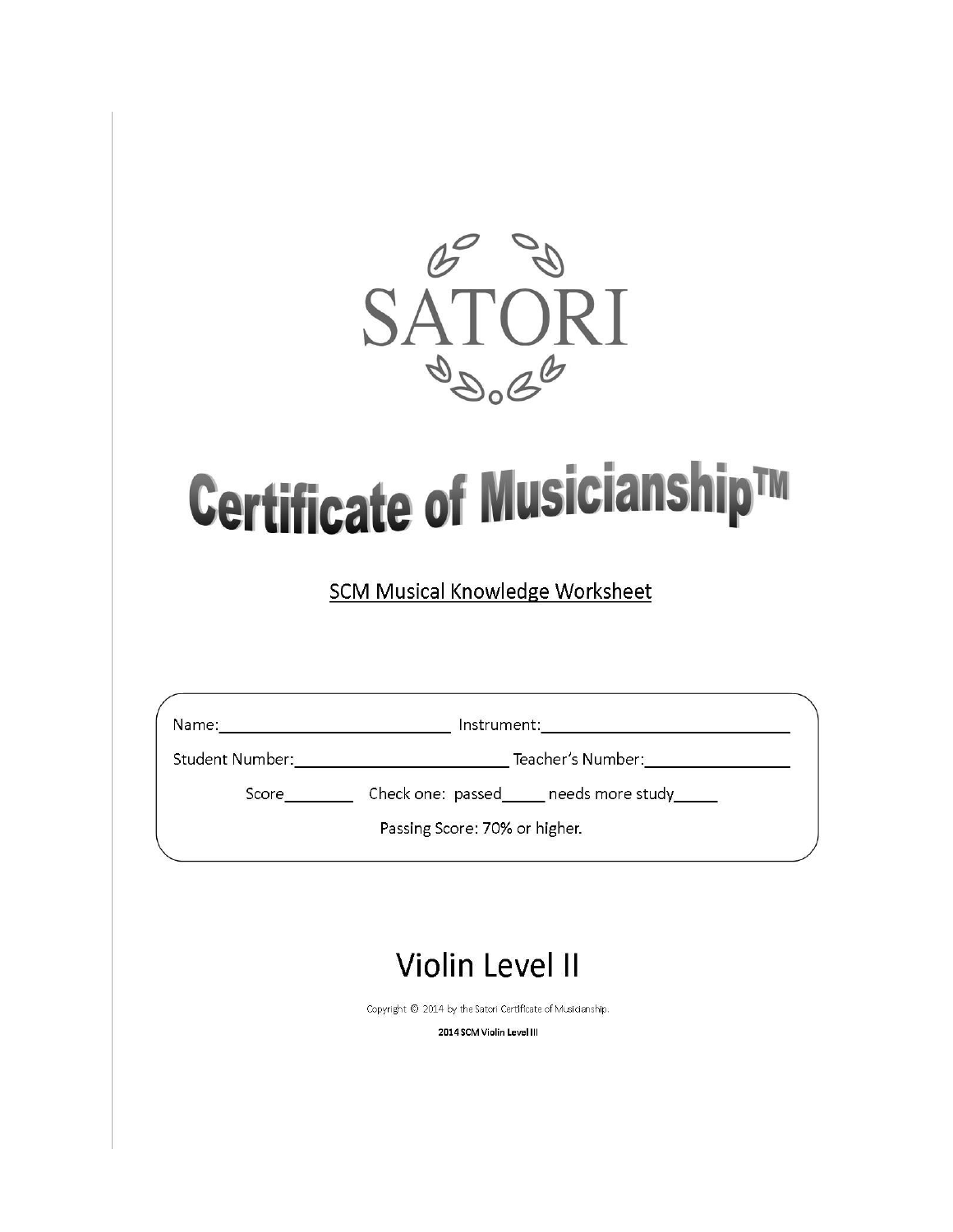1. DRAW five bass clefs. After each clef, which itself includes two dots, put another dot on the F line



2. WRITE the notes and bass clefs for the song, "Go Tell Aunt Rhodie"



Go tell Aunt Rhodie, The old grey goose is dead.

- 3. COMPLETE the following sentecnes
- a. The phrase for remembering the lines for bass clef is \_\_\_\_\_\_\_\_\_\_
- b. The spaces in treble clef spell
- c. The phrase for remembering the lines for treble clef is **which the phrase**
- d. The phrase for remembering the spaces for bass clef is
- 4. FILL in blank
- a. Notes sound \_\_\_\_\_\_\_\_\_\_ on the right side of the keyboard.

(higher or lower)